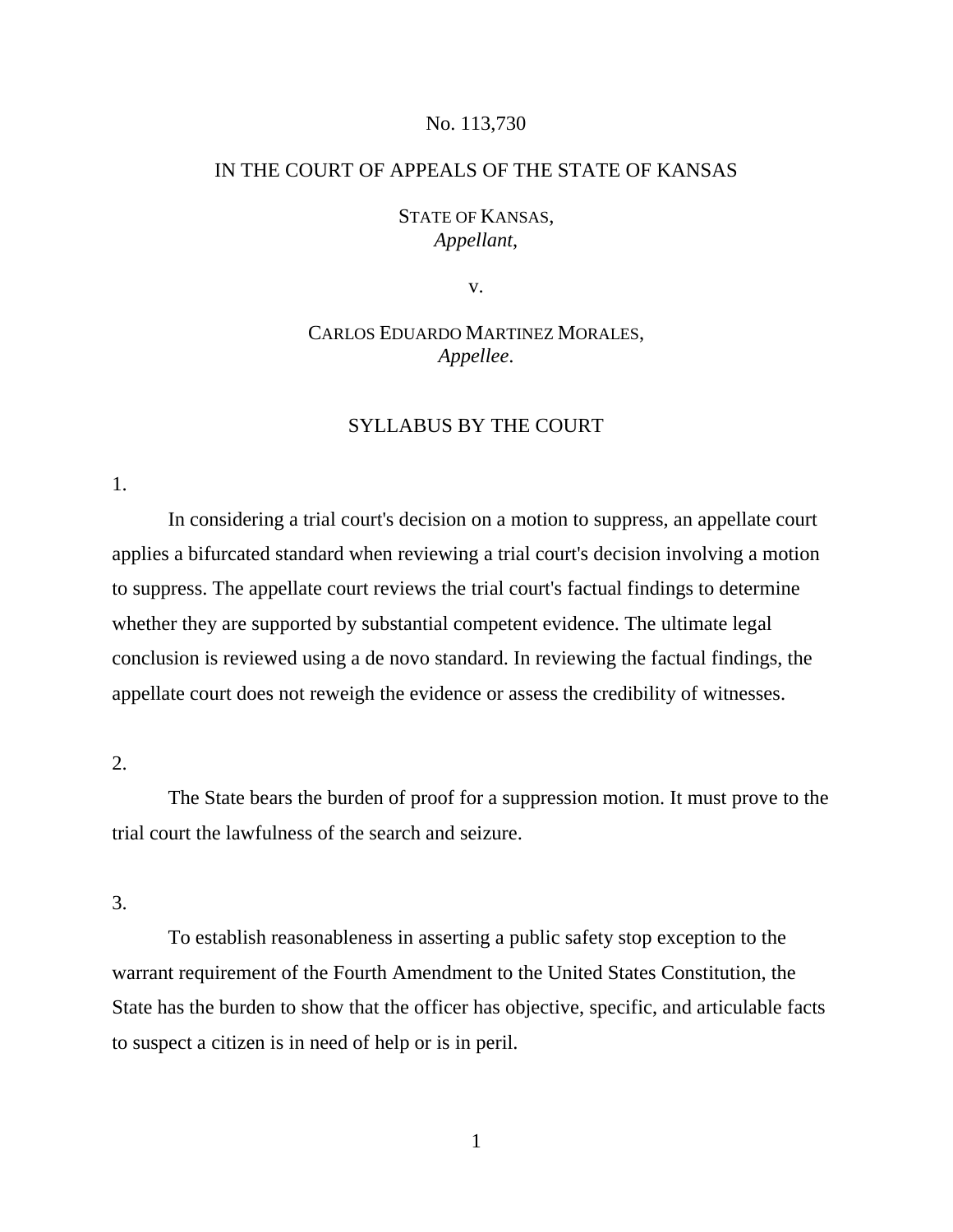A public safety stop is to be totally divorced from the detection, investigation, or acquisition of evidence relating to the violation of a criminal statute.

Appeal from Reno District Court; RANDALL H. MCEWEN, judge. Opinion filed December 11, 2015. Affirmed.

*Andrew R. Davidson*, assistant district attorney, *Keith Schroeder*, district attorney, and *Derek Schmidt*, attorney general, for appellant.

*Andrew L. Oswald*, of Hutchinson, for appellee.

Before MALONE, C.J., GREEN and POWELL, JJ.

GREEN, J.: This case presents the question of whether, under the "community caretaking function" exception to the warrant requirement of the Fourth Amendment to the United States Constitution, an officer was justified in activating his emergency lights and stopping a driver as he was attempting to drive away. The State charged Carlos Eduardo Martinez Morales with driving under the influence of alcohol (DUI). Morales moved to suppress all evidence based on the stop, asserting that the stop of his vehicle had been unlawful. The State resisted the motion to suppress, maintaining that the stop of Morales' vehicle was justified under the community caretaking exception to the warrant requirement of the Fourth Amendment. The trial court rejected the State's position, ruling that the arresting officer did not have any specific and articulable facts that would justify a bona fide community caretaking stop.

We conclude that under the circumstances later discussed, the community caretaking exception is inapplicable and the seizure of Morales' vehicle was impermissible. Accordingly, we affirm the judgment of the trial court.

4.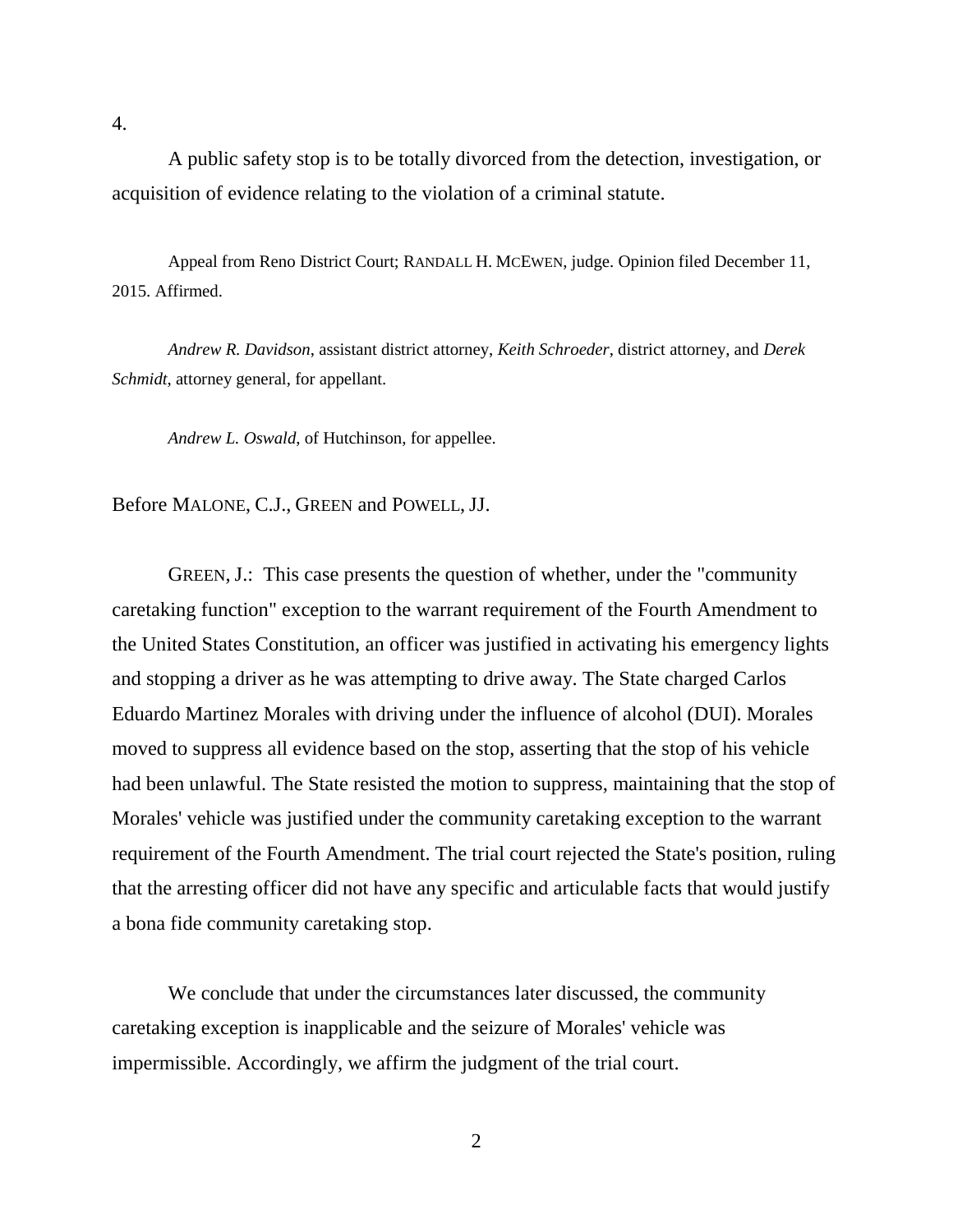#### FACTUAL AND PROCEDURAL BACKGROUND

On November 22, 2014, Officer Travis Vogt of the Reno County Sheriff's Office was patrolling K-96 highway in Reno County. At approximately 2:34 a.m., he was at the intersection of K-96 and Victory Road, a rural area. Officer Vogt spotted a vehicle stopped on the north side of K-96 with its lights on. He later testified that because the vehicle was off the highway in the early morning hour, in a remote rural area, he was concerned that the vehicle may have broken down.

It is disputed whether the occupants of the vehicle were in or out of the vehicle when Vogt spotted it. Officer Vogt testified that as he approached the vehicle he saw two individuals outside of the vehicle; as he came closer, they got into the vehicle. Morales testified that he and his passenger never got out of the vehicle. As Officer Vogt drove closer, he saw the vehicle's brake lights activate; he then activated his emergency lights to make contact with the driver. Officer Vogt did not witness any traffic violations or any other infractions. He testified that he was suspicious because of the vehicle's location.

Officer Vogt testified that as he pulled in behind the vehicle, he had the dispatcher run a check of the license tag. He wanted to determine if he would get any "hits" or "alerts" concerning the vehicle. Officer Vogt further testified that the dispatcher would notify him immediately if there were any hits or alerts concerning the vehicle.

Officer Vogt testified that he got out of his vehicle, approached Morales' vehicle, and asked the driver if "everything was okay." Officer Vogt testified that he immediately smelled the odor of alcohol coming from the interior of the vehicle. Vogt also testified that when he was next to Morales' vehicle, he noticed that the vehicle's engine was running and the vehicle's engine was in the neutral position. Officer Vogt further noticed that the driver, Morales, who speaks Spanish, had bloodshot and watery eyes. Morales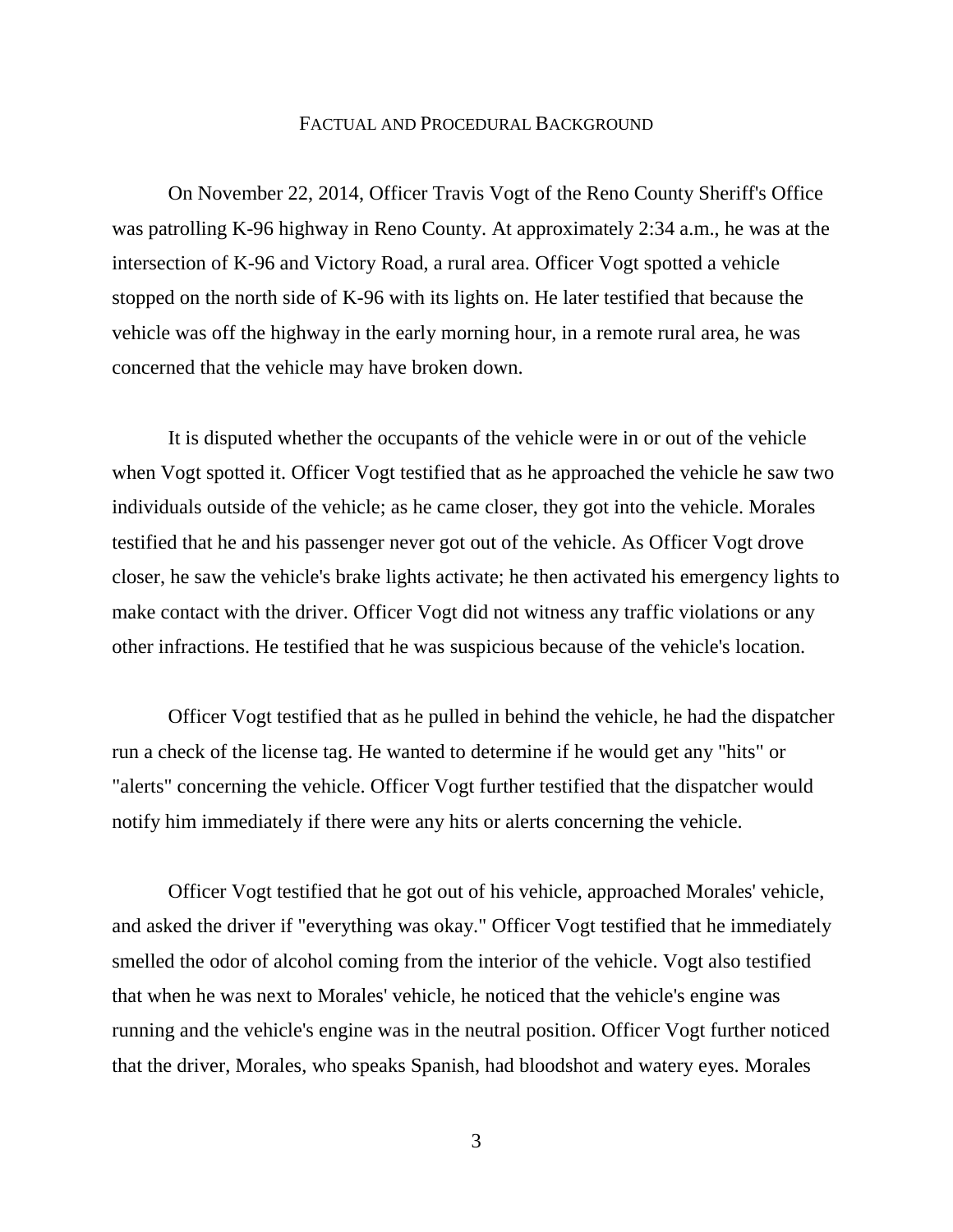failed one field sobriety test but passed a second test. Morales then took and failed a preliminary blood test at the scene.

The State charged Morales with DUI. Morales moved to suppress all evidence obtained as a result of the stop, maintaining that the stop of his vehicle had been improper. The State responded that the stop of Morales' vehicle was justified under the community caretaking exception to the warrant requirement of the Fourth Amendment.

The trial judge heard evidence and arguments on the matter and asked for supplemental briefing before he decided the case. The trial judge later issued an order granting Morales' motion to suppress evidence, declaring: "We do not have any concise, specific and articulable [facts] as to why a stop needed to be made in this instance."

## *Standard of Review*

Our Supreme Court has adopted a framework of reviewing a trial court's decision on a motion to suppress. In *State v. Reiss*, 299 Kan. 291, 296, 326 P.3d 367 (2014), the court set forth the following standard of review: An appellate court applies a bifurcated standard when reviewing a trial court's decision involving a motion to suppress. The appellate court reviews the trial court's factual findings to determine whether they are supported by substantial competent evidence. The ultimate legal conclusion is reviewed using a de novo standard. In reviewing the factual findings, the appellate court does not reweigh the evidence or assess the credibility of witnesses. The State bears the burden of proof for a suppression motion. It must prove to the trial court the lawfulness of the search and seizure.

"There are four types of police-citizen encounters: investigatory stops, voluntary encounters, public safety stops, and arrests." *Nickelson v. Kansas Dept. of Revenue*, 33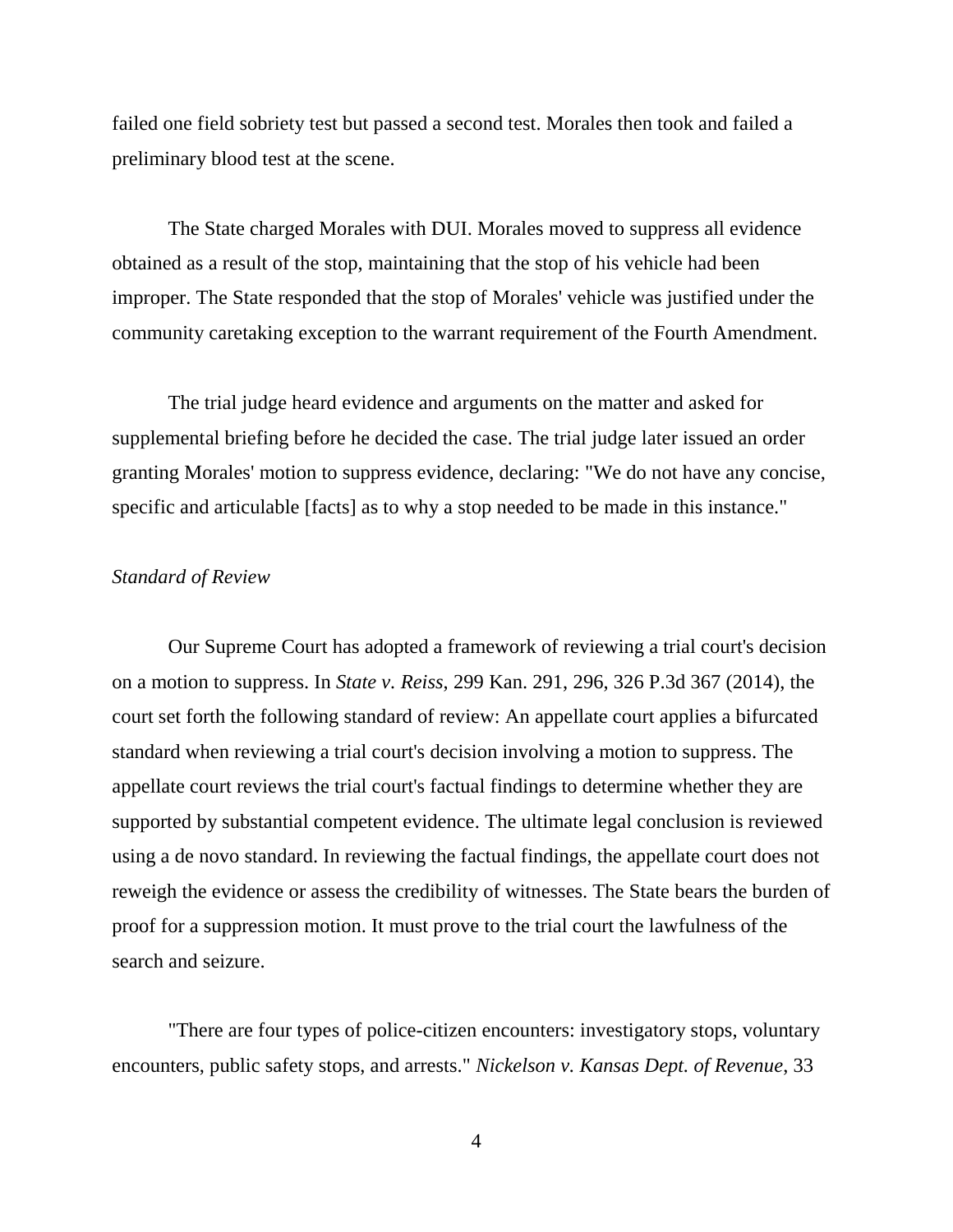Kan. App. 2d 359, 362, 102 P.3d 490 (2004). In the case at hand, the State argues solely that Officer Vogt's stop of Morales was a valid public safety stop.

On the other hand, Morales argues that this stop was an investigatory stop cloaked as a public safety stop. Morales maintains that allowing investigatory stops to be cloaked in the guise of public safety stops will emasculate the constitutional protection provided to motorists.

### *Public Safety Stop*

Public safety stops were first recognized by the Kansas Supreme Court in *State v. Vistuba*, 251 Kan. 821, 840 P.2d 511 (1992), *disapproved in part on other grounds by State v. Field*, 252 Kan. 657, 847 P.2d 1280 (1993). The *Vistuba* court held: "A civil or criminal infraction is not always essential to justify a vehicle stop. Safety reasons alone may justify the stop if the safety reasons are based upon specific and articulable facts." 251 Kan. 821, Syl. ¶ 1.

The legality of a public safety stop can be evaluated in three steps. First, the officer has a right to stop and investigate as long as there are objective, specific, and articulable facts from which a law enforcement officer would suspect that a citizen is in need of help or is in peril. *State v. Gonzales*, 36 Kan. App. 2d 446, Syl. ¶ 3, 141 P.3d 501 (2006). Second, the officer may take appropriate action to render assistance if the citizen is in need of aid. 36 Kan. App. 2d 446, Syl. ¶ 3. In order to render this assistance, appropriate action has been held to include an officer blocking a vehicle's entrance back onto the road and an officer activating his emergency lights to make initial contact with the vehicle. *Nickelson*, 33 Kan. App. 2d at 361 (entrance to road blocked by officer); *State v. Schuff*, 41 Kan. App. 2d 469, 471, 202 P.3d 743 (2009), *rev. denied* 289 Kan. 1284 (2010) (emergency lights activated to make initial contact with the vehicle). Third, once the officer is assured that the citizen is not in need of help or is not in peril, any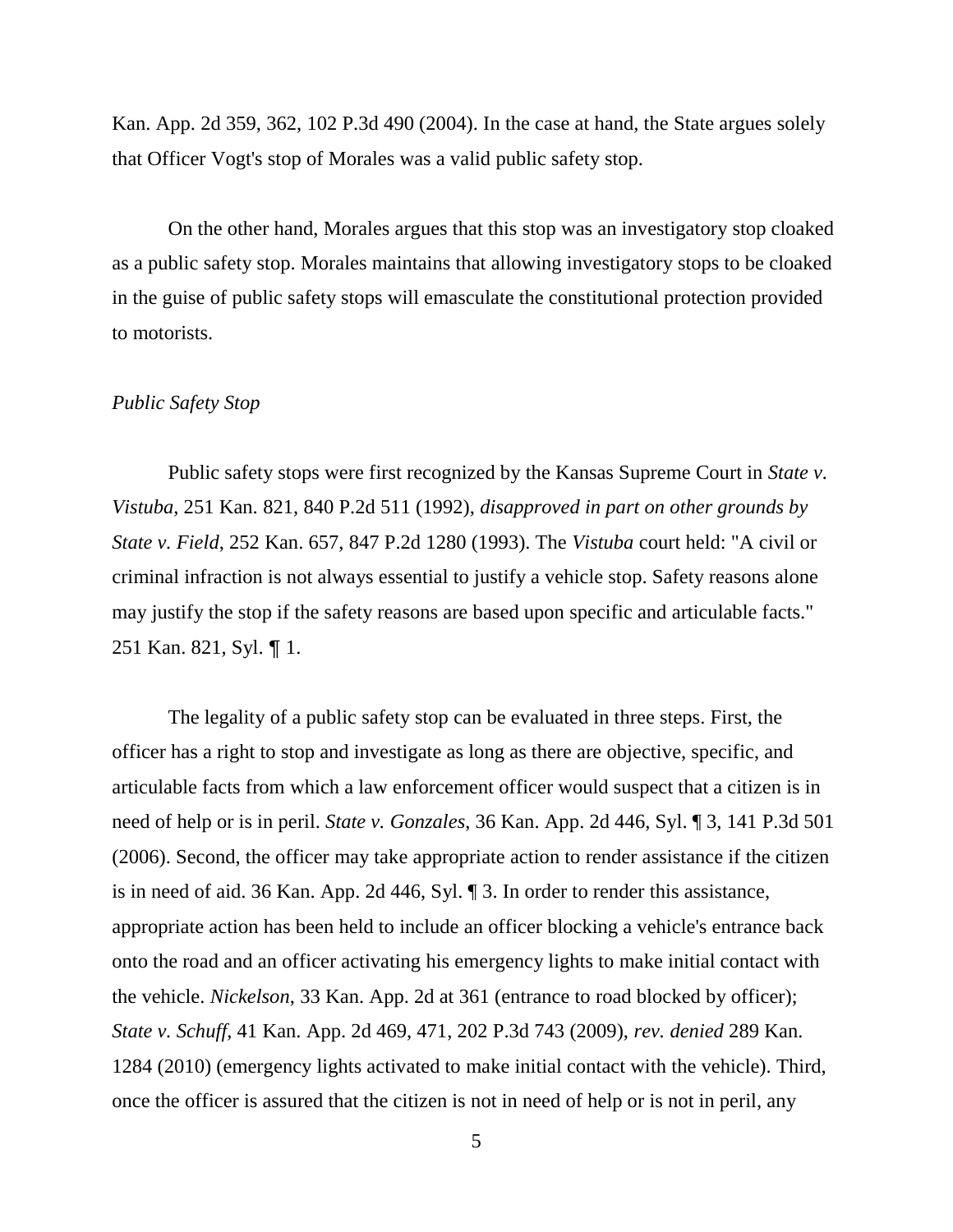actions beyond that constitute a seizure, implicating the protections provided by the Fourth Amendment to the United States Constitution. *Gonzales*, 36 Kan. App. 2d 446, Syl.  $\P$  3.

To justify a public safety stop, the State has the burden to show that the officer has "objective, specific, and articulable facts to suspect that a citizen is in need of help or is in peril." *State v. Marx*, 289 Kan. 657, 662, 215 P.3d 601 (2009). Moreover, public safety stops are to be "'totally divorced from the detection, investigation, or acquisition of evidence relating to the violation of a criminal statute.'" *City of Topeka v. Grabauskas*, 33 Kan. App. 2d 210, 214-15, 99 P.3d 1125 (2004) (quoting *Cady v. Dombroski*, 413 U.S. 433, 441, 93 S. Ct. 2523, 37 L. Ed. 2d 706 [1973]). In stating that there are limits to an officer's authority under the community caretaking function, this court declared: "Unless a public safety stop is based upon specific and articulable facts, the concept could 'emasculate the constitutional protection afforded a motorist's privacy under *Terry* [*v. Ohio*, 392 U.S. 1, 88 S. Ct. 1868, 20 L. Ed. 2d 889 (1968)].'" *Nickelson*, 33 Kan. App. 2d at 364 (quoting *State v. Ludes*, 27 Kan. App. 2d 1030, 1035, 11 P.3d 72, *rev. denied* 270 Kan. 902 [2000]).

Furthermore, the *Gonzales* court held that public safety stops are not to be used for investigative purposes. 36 Kan. App. 2d at 457. Finally, our Supreme Court declared that "permitting the public safety rationale to serve as a pretext for an investigative detention runs the risk of emasculating our Fourth Amendment protection." *Marx*, 289 Kan. at 663.

### *Bona Fide Community Caretaking Activity*

Next, we turn to the question whether Officer Vogt's conduct constituted a bona fide community caretaking activity.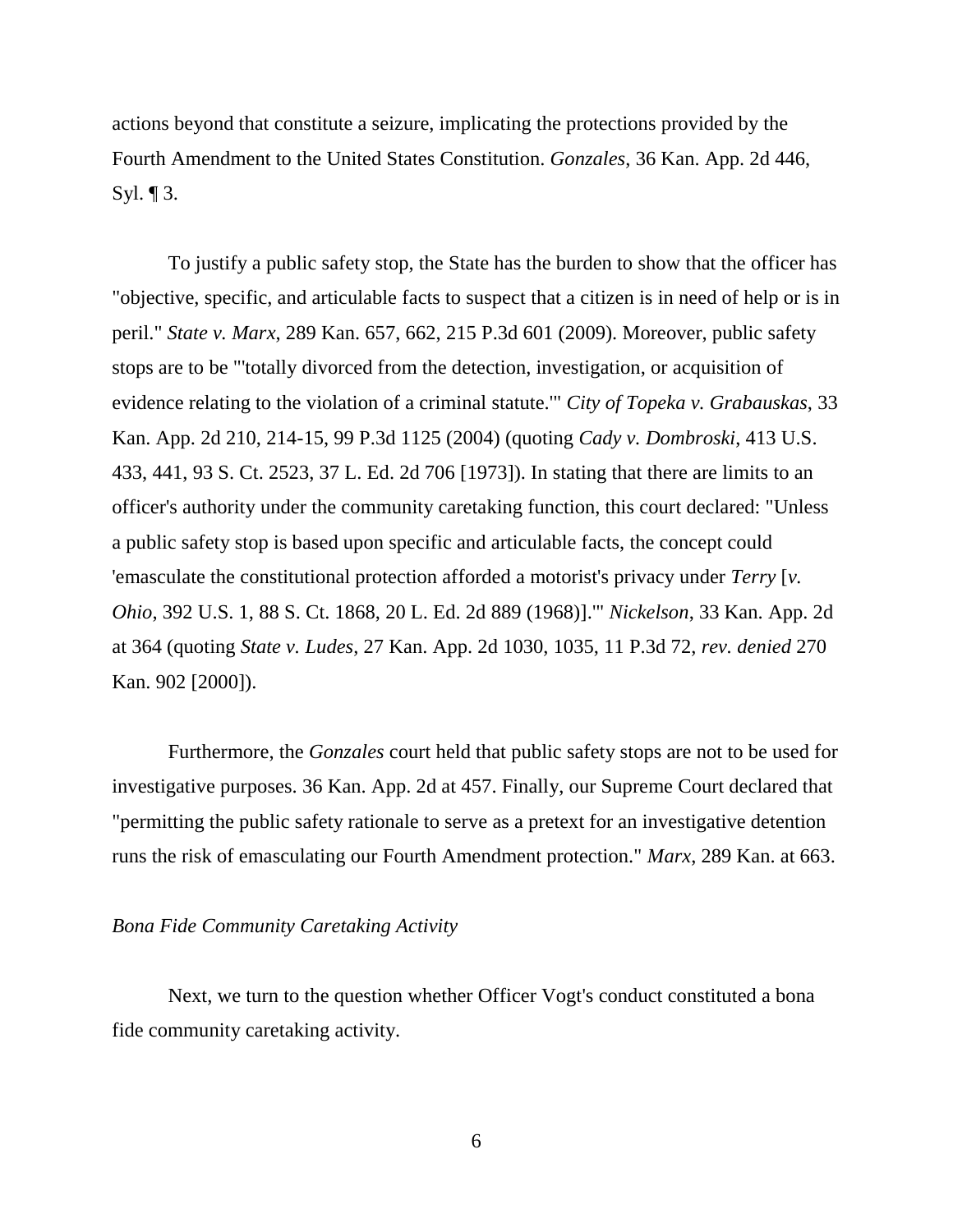The community caretaking exception has its roots in the United States Supreme Court's decision in *Cady v. Dombrowski*, 413 U.S. at 441. This case involved a warrantless search of the trunk of a damaged car that had been towed from the scene of an accident. The intoxicated driver, a Chicago police officer, was required to carry his service revolver at all times, but no revolver was found on the officer. Because local law enforcement believed the revolver might be in the trunk of the towed car, they searched the trunk to protect the public from the possibility of the handgun falling into someone else's hands. Although the local police did not find the handgun during the search of the trunk, they retrieved other evidence that was later used to convict the driver of firstdegree murder.

The Supreme Court held that the warrantless search in *Cady* was lawful as a community "caretaking" function based on "concern for the safety of the general public who might be endangered if an intruder removed a revolver from the trunk of the vehicle." 413 U.S. at 447.

Returning to the facts of this case, we note that Officer Vogt testified that when he saw the headlights on Morales' vehicle, he was concerned that the vehicle may have broken down. Officer Vogt also testified that when he pulled in behind Morales' vehicle, he noticed that the driver had activated the brake lights of the vehicle. Officer Vogt further testified that because he believed the driver was attempting to drive away, Vogt activated his emergency lights.

Officer Vogt acknowledged that Morales' vehicle was appropriately parked on the county road, with the headlights on, as he drove up behind Morales' vehicle. Moreover, Officer Vogt testified that he never observed Morales commit any traffic violations before making the stop. Thus, it seems Officer Vogt did not see anything to indicate that the driver of the vehicle was acting in such a manner as to pose a danger to the public.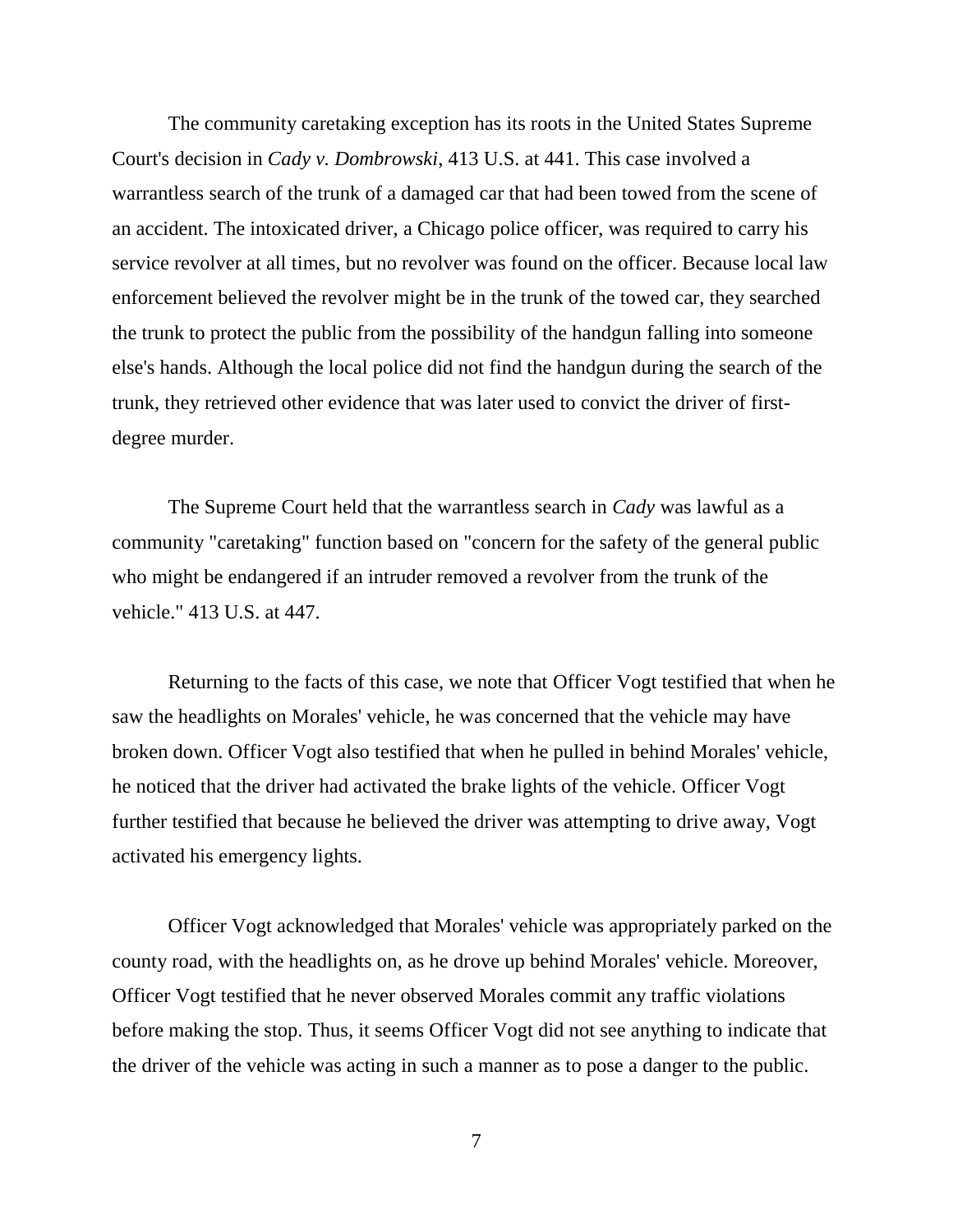During the suppression hearing, Officer Vogt was asked, under direct examination, about the Reno County Sheriff Department's formal community caretaking policy concerning vehicles observed in rural areas late at night:

"[Prosecutor]: What is the Reno County Sheriff Department policy on vehicles you find basically in the middle of a rural area with no one around that you see stopped at 2:30 in the morning?

"[Vogt]: It's, it's our, it's our department's job to check on any vehicles that are either parked along side of the roadway, abandoned, basically to check to make sure if they are occupied everything is okay, they're not having mechanical problems. If a vehicle is out in this area, you know, out in, in a rural area like that, to make sure they're not stolen or, or a part of some other crime that we would get a hit off of by running the tag, something like that."

Still under direct examination, Officer Vogt was asked what his actions were when he pulled in behind Morales' vehicle:

"[Prosecutor]: When you ran up on the vehicle or pulled up on it, did you run its tag at that point in time before you got out of your car?

"[Vogt]: I advised dispatch of the tag but then I didn't run it myself. I advised dispatch of my location and the tag number and at that point if there would have been any, any, what I'm going to say hits or, or alerts on it our dispatch would have notified me right away."

Based on Officer Vogt's testimony concerning the sheriff department's formal policy on community caretaking function involving vehicles, it is readily apparent that it is composed of two prongs. The first prong deals with vehicles parked along the side of the road or abandoned. The second prong is concerned with vehicles located in rural areas either parked or abandoned.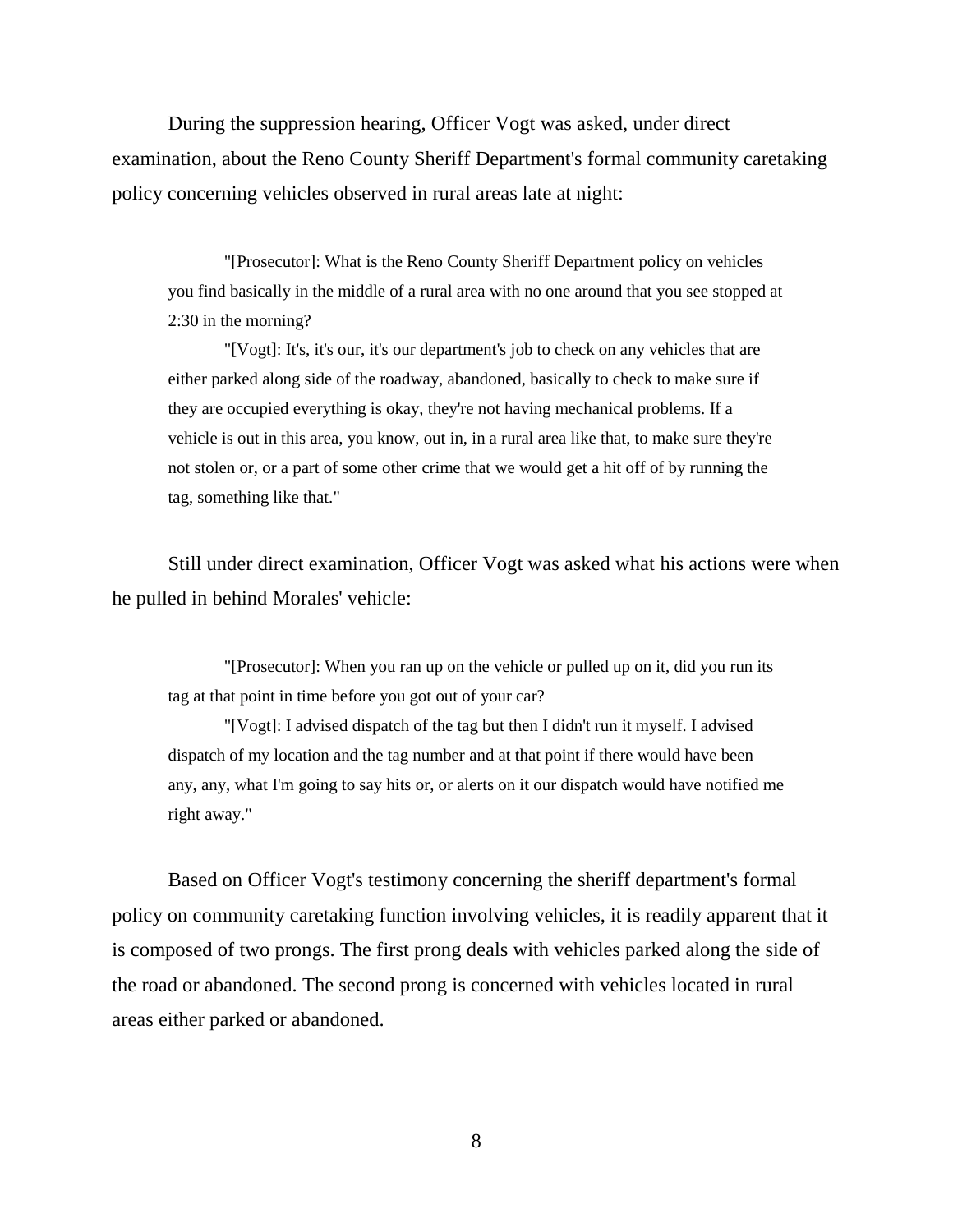In addition, Officer Vogt testified that he was suspicious of Morales' vehicle because it was parked in a rural area at 2:30 in the morning. When asked on crossexamination about what suspicions he had, he stated, "[W]ho knows what could be going on. If there was irrigation—we have a lot of irrigation thefts out in the rural county. If, they could have been out committing a theft, irrigation equipment."

The State relies heavily on our *Nickelson* holding. The State maintains that the facts in this case are similar to those in *Nickelson*. We disagree. The facts in this case are far different from those in *Nickelson*. Unlike the officer in *Nickelson*, Officer Vogt articulated only three reasons to support his belief that Morales may have needed assistance: (1) Morales' vehicle was parked on the side of the road, although it was properly parked; (2) it was very early in the morning; and (3) Morales' vehicle was located in a rural area.

Yet, the officer in *Nickelson* articulated a number of objective and specific reasons to support his belief that the driver in the car may have been in need of help: (1) the driver had turned into the "middle of nowhere" and turned off his vehicle's lights; (2) there were no farm buildings, outbuildings, businesses, or residences in the area; (3) it was 1 a.m.; (4) it was the Kansas Highway Patrol policy to check on the welfare of stranded motorists; and (5) the officer's supervisors had given him instructions to stop and assist people on the highways. 33 Kan. App. 2d at 360-61. In this case, Morales' lights were on when Officer Vogt pulled in behind Morales' vehicle. Moreover, any concern that Officer Vogt may have had initially about Morales' vehicle breaking down would have evaporated when Morales attempted to drive his vehicle away.

Most important, the Kansas Highway Patrol's community caretaking policy under *Nickelson* was limited to checking on the welfare of any stranded motorist. Moreover, the officer in *Nickelson* had been instructed to stop and assist people on the highways. Unlike in *Nickelson*, the sheriff department's community caretaking policy in this case contained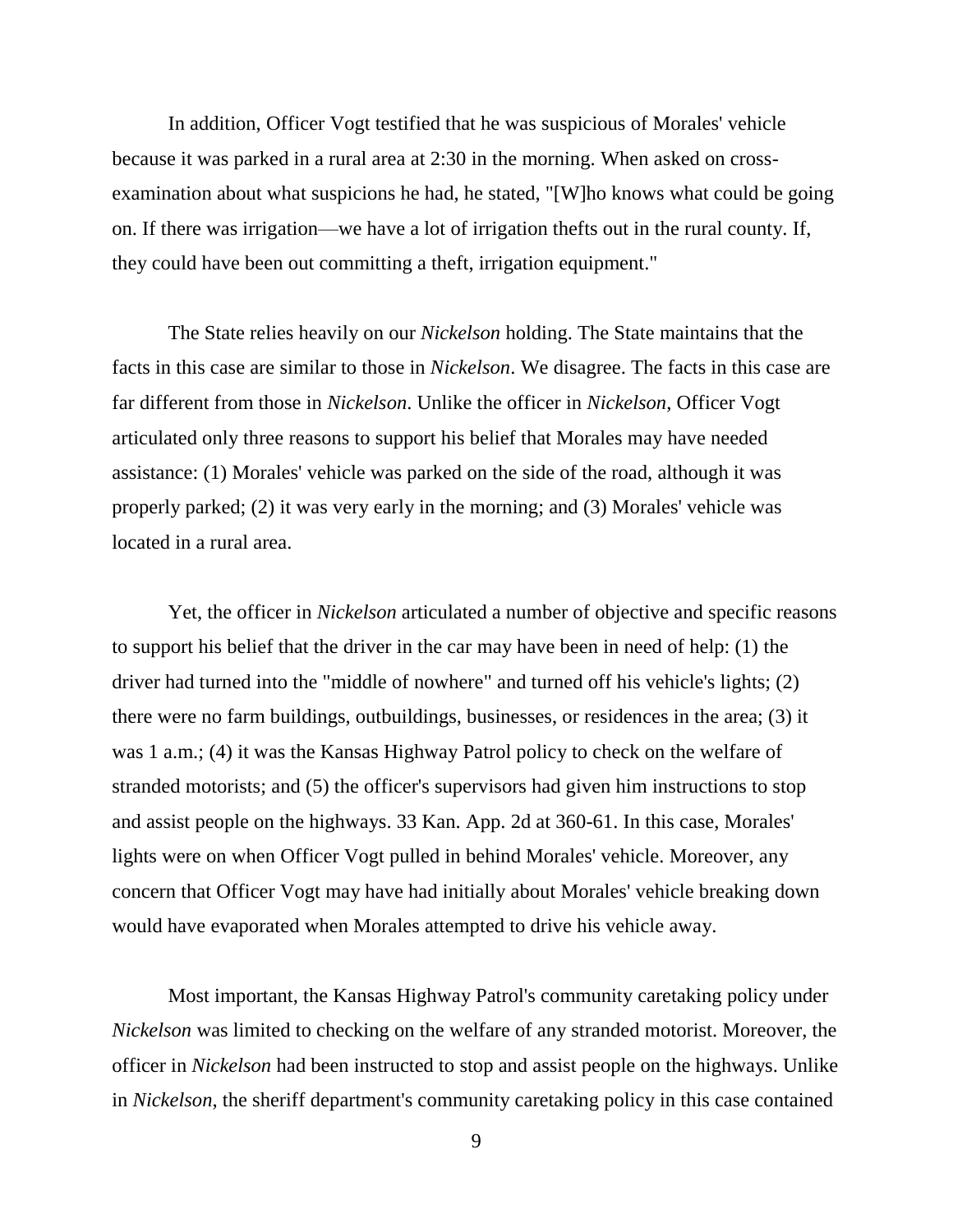an expressed investigatory component. Based on Officer Vogt's testimony, the sheriff department's community caretaking policy requires its officers to check on any vehicle that is either parked along the side of the road or abandoned for public safety. Moreover, if a vehicle is located in a rural area, as Morales' vehicle was, officers are to make sure that the vehicle is not stolen or a part of some other crime that the officers might uncover by running the vehicle's license tag.

Because Morales' vehicle was located in a rural area at 2:30 in the morning, it was readily apparent that Officer Vogt was operating under the second prong of the sheriff department's formal community caretaking policy: to make sure that Morales' vehicle was not stolen or was not a part of some other criminal activity. This position is supported by the fact that Officer Vogt had the dispatcher run Morales' license plate tag immediately upon pulling in behind Morales' vehicle. Officer Vogt asking the dispatcher to run a check on Morales' license tag is inconsistent with a safety stop. In fact, the Iowa Supreme Court in *State v. Kurth*, 813 N.W.2d 270, 279 (2012), stated that an officer running a license plate before making a public safety stop is "inconsistent with a public safety purpose but is certainly consistent with an investigative purpose."

As a result, the sheriff department's community caretaking policy is not "'totally divorced from the detection, investigation, or acquisition of evidence relating to the violation of a criminal statute.'" *Grabauskas*, 33 Kan. App. 2d at 214-15 (quoting *Cady*, 413 U.S. at 441). In fact, Officer Vogt testified that the detection of crime was the principle reason for running a license plate tag in a rural area. Obviously, this policy violates the legal principles of *Grabauskas*, *Gonzales*, and *Marx*.

The fallacy of letting officers masquerade an investigatory stop as a public safety stop is perhaps better answered by logic than by legal precedent. An example of this is a story told of President Abraham Lincoln during his days as a trial lawyer. Lincoln is credited with cross-examining a witness in the following way: